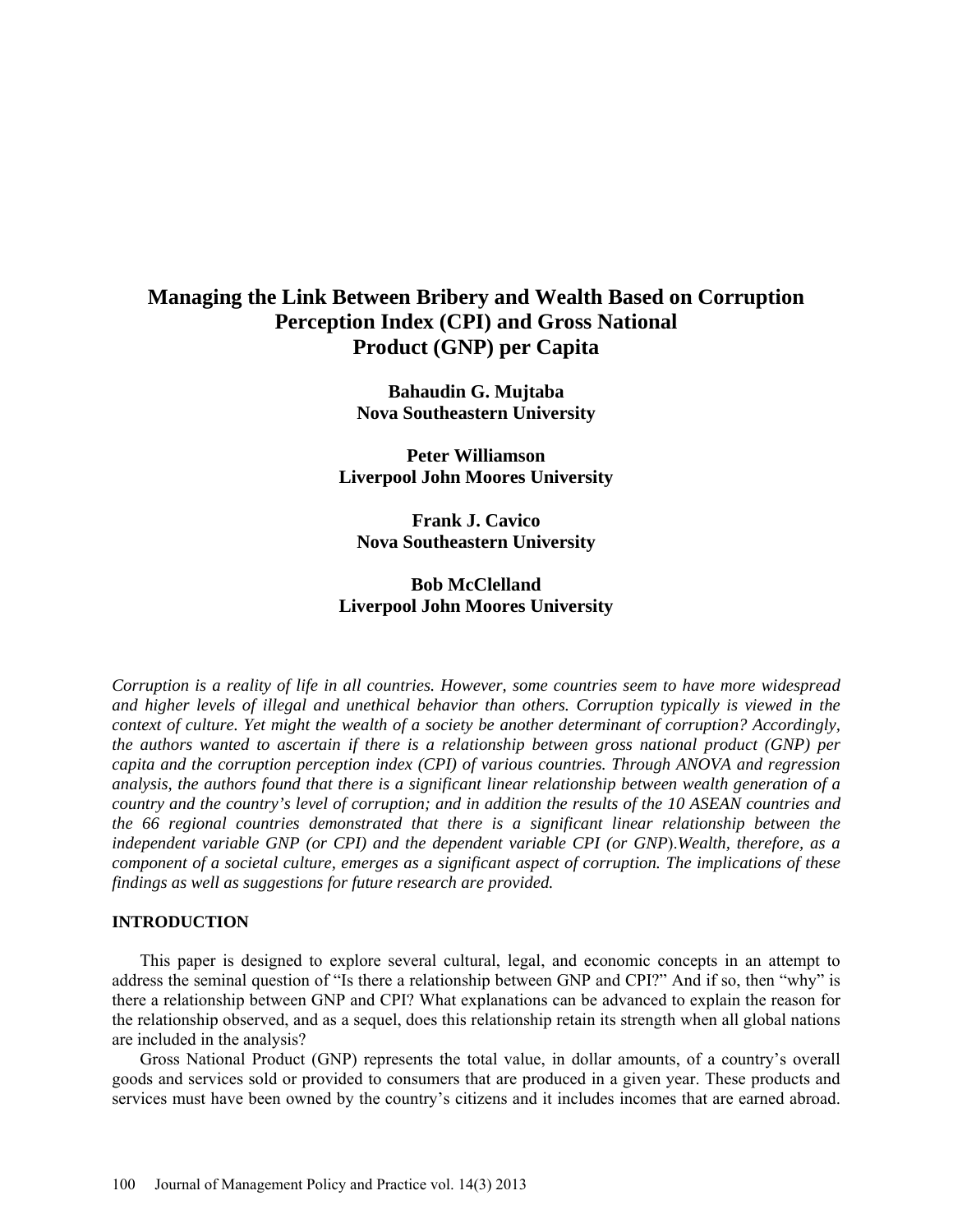So GNP is a measure of the output of a country's citizens' overall national and international businesses and entrepreneurship in a given year. For 2011, United States had a GNP value of \$15,097,083 (or a little over \$15 trillion). However, Gross Domestic Product (GDP) is a measure of the output of a country's overall national (within the country's borders) businesses and entrepreneurship in a given year. As of June 2012, United States had a GDP of \$15.586 trillion.

In this paper, the corruption perception index (CPI) data was taken from Transparency International data list for 2009 and 2010 (Transparency International, 2009/2010). The GNP per capita data came from IMF World Economic Outlook Database 2010. The one exception is Somalia's data which was taken from the CIA Factbook. The data is presented as US \$ per capita for each country, based on the GDP divided by the population.

As demonstrated by researchers (Mujtaba, McClelland, Cavico, and Williamson, 2012), the CPI and GNP data from 2009 and 2010 years among the ten ASEAN countries (Singapore Brunei Malaysia Thailand Indonesia Vietnam Philippines Laos Cambodia Myanmar) generally show a positive correlation between the variables of wealth and corruption: that is, the poor countries are perceived as being more corrupt; and, as a corollary, the perception of corruption decreases as countries become wealthier. Of course, having wealth and low corruption perception is not a phenomenon of the Western countries. Nonetheless, many political leaders would like to increase their quality of life similar to the average person living in the West. But, as mentioned by researchers, "it is not straightforward to transform what was for decades a closed club of Western capitalist economies into a more inclusive and heterogeneous organization" because dependence on the West can prove to be sticky, while also limiting an organization's capacity to respond to the needs of others (Clifton and D´ıaz-Fuentes, 2011a/b). This paper sets out, therefore, not to challenge or dispute the relationship, which is extremely strong, but to follow several lines of conjecture as to why this relationship might exist, and what it might mean in terms of a country's development. However, it is first necessary to address culture and then the cultural component of corruption, focusing on one major form of corruption – bribery of government officials.

## **CULTURE IN ASIA**

Culture can be generally defined as the shared values, beliefs, ideas, practices, symbols, and artifacts of a distinct group of individuals. Resanond (2002) relates that "the word 'culture' comes from Latin *cultura*, which is related to cult or worship. In its broadest sense, the term refers to the result of human interaction. Culture is acquired knowledge that people use to interpret experience and generate social behavior. This knowledge forms values, creates attitudes, and influences behaviors...." (p. 13). Culture can form the foundation for ethics and ethical behavior by determining what is moral or immoral. According to Kini, et al (2004), "the culture of a country maintains a dominant influence on the development of an individual's moral judgment." (p. 94). Cross cultural comparisons can show differences in morals, ethics, values, and ethical beliefs and practices of people of different cultures (Venezia, 2004; Pitta, 1999). According to Hofstede (2001), ethical values are an integral part to culture. Hodgetts and Luthans (2003) defined international management as "the process of applying management concepts and techniques in a multinational environment" (p. 5). They further said that "culture is acquired knowledge that people use to interpret experience and generate social behavior (p. 5)." Of course, this acquired knowledge forms people's morals and values, creates their attitudes, and influences their behavior in a predictable pattern (Hodgetts and Luthans, 2003, p. 108). Hofstede (1980) defined culture as the collective programming of the mind through locally held value systems, which distinguishes one group of people from another. Hofstede (2001) designated Taiwan as a "collectivist culture" whereas the U.S. was deemed to be an individualistic one. In an individualistic culture, one is primarily concerned with and committed to one's own development, quality of life, rewards, and success; whereas in a collectivist culture, group awareness, welfare, and satisfaction are the primary concerns and objectives of a person (Venezia, 2004).

Today's managers possess diverse value systems; and thus are truly global managers; and also they mostly manage people of diverse beliefs in an international environment. Consequently, global managers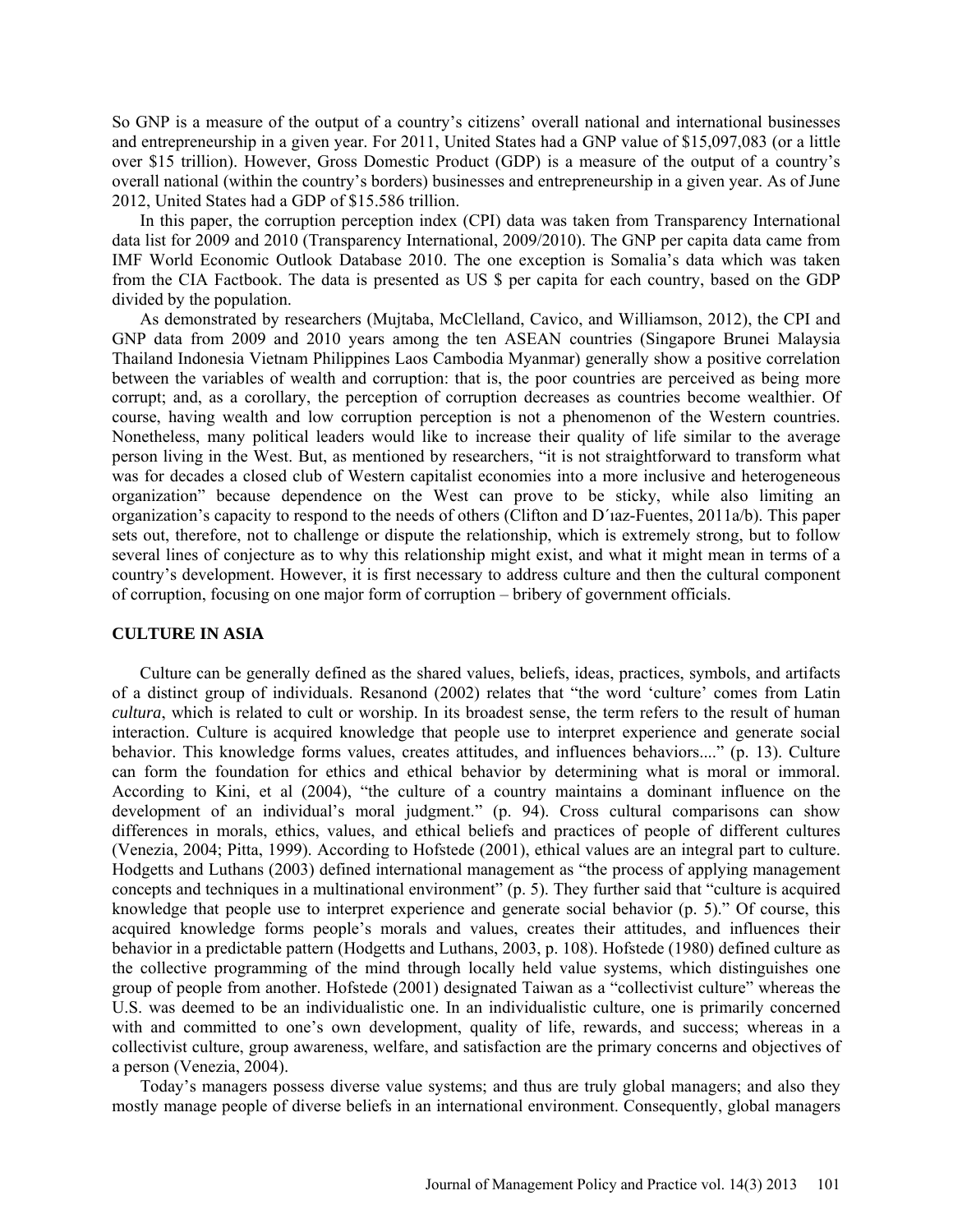frequently must act in a perplexing "grey zone" that emerges when two different cultures meet. As such, understanding culture plays a critical role in international management (Mujtaba and Shuaib, 2010). Khruasuwan (2000) emphasizes that "cultural interpretation and adaption are a prerequisite to the comparative understanding of national and international management practice. It is also a prerequisite for establishing effective international human resources development, and the development of appropriate skills and competence on which the achievement of corporate success (depends upon)" (p. 97). For an organization to operate in several countries with different cultures, it is important for the "management team" to understand the culture of these countries in order to efficiently and effectively operate interdependently among them. The norms and practices of one culture, including moral beliefs and precepts, may not be the norms and practices of another. Generational and gender differences and discrimination naturally affect the employment setting, but cultural differences are also an important reality of today's workforce. Cultural differences, such as languages spoken, clothing designs, and music played, are often apparent among people living in different cities, countries, or continents. Yet, certain cultural differences, such as beliefs, values, and morals are not always apparent at the "surface" level, but they are practiced among different human groups. People's views regarding morality and ethics, age, aging, and older workers, as well as views of the "opposite sex," emerge as prime examples of such cultural differences that "lie beneath the surface," but which are experienced "on the ground" in day-today activities. Employers in the United States, as well as globally, consequently are dealing with such views; and thus are confronting the challenges and opportunities which come with an increasingly diverse and international workforce. Therefore, it is incumbent on employers, managers, and educators to be not only culturally aware and sensitive but also culturally mature and competent.

Huang (2006) explained that "East and West cultures differ tremendously in many ways. The differences are reflected in attitudes, values, and norms of the society where they have been developed or are limited in their applicability elsewhere... For example, in the West individualisms is a dominant attitude among people while collectivism is prevalent in the East" (p. 17). Significant differences between Eastern and Western cultures arise in the workplace. Accordingly, Western individualists "...decide and act on the basis of whether an action leads to personal gain whereas collectivists (East) consider their actions from the group viewpoint. In addition, individualists value independence and self-sufficiency. Conversely, collectivists value social relationships and sharing of material as a means of maintaining a social network of reciprocation" (Huang, 2006, p. 20). Eastern cultures value the future, that is, a longterm orientation, whereas Western cultures values the past and present, that is, a short-term perspective. This Eastern future-oriented mentality, as exemplified in Taiwan, Hong Kong, and South Korea, puts a premium on hard work, persistence, respect for status, thrift, an awareness of the constraints of time, and possessing a sense of shame. Another prominent distinction between Eastern and Western cultures involves the family, particularly the degree to which work is expected to result in separation from one's family. U.S. culture, in particular, is characterized as one where career demands can, and should, override family concerns (Huang, 2006).

An important Asian cultural practice, particularly to the Chinese, is the paramount influence of personal networks, called Guanxi (Xin and Pierce, 1996). Huang (2006) defines Guanxi "...as tight, closeknit networks...or interpersonal connections" (p. 22). Venezia (2004) defines Guanxi as a "...long-term traditional way of conducting business in Chinese society. It generates trust and some dependence between negotiators when doing business. Guanxi is established on mutual benefits" (p. 19). Huang (2006) emphasizes that it is very important to build personal relationships with key persons in order to successfully to business in Asian societies. Huang (2006) explains that "the increasing perceived trustworthiness is very beneficial in business interactions..., and guanxi is the beginning of building trust in Eastern cultures" (p. 22). However, Venezia (2004) also underscores that Guanxi can be "...ethically problematic if one of the parties engaged in the practice directly violates a significant fiduciary duty defined in local social norms. For example, it is a norm in Chinese for a company to conduct a new business efficiently through guanxi, but in America it may be treated as corruption or unethical" (pp. 19- 20). At times, there may be a "fine-line" between Guanxi and bribery. Guanxi is relationship building over an extended period of time, whereas bribery is a (presumably) one time practice to secure a deal.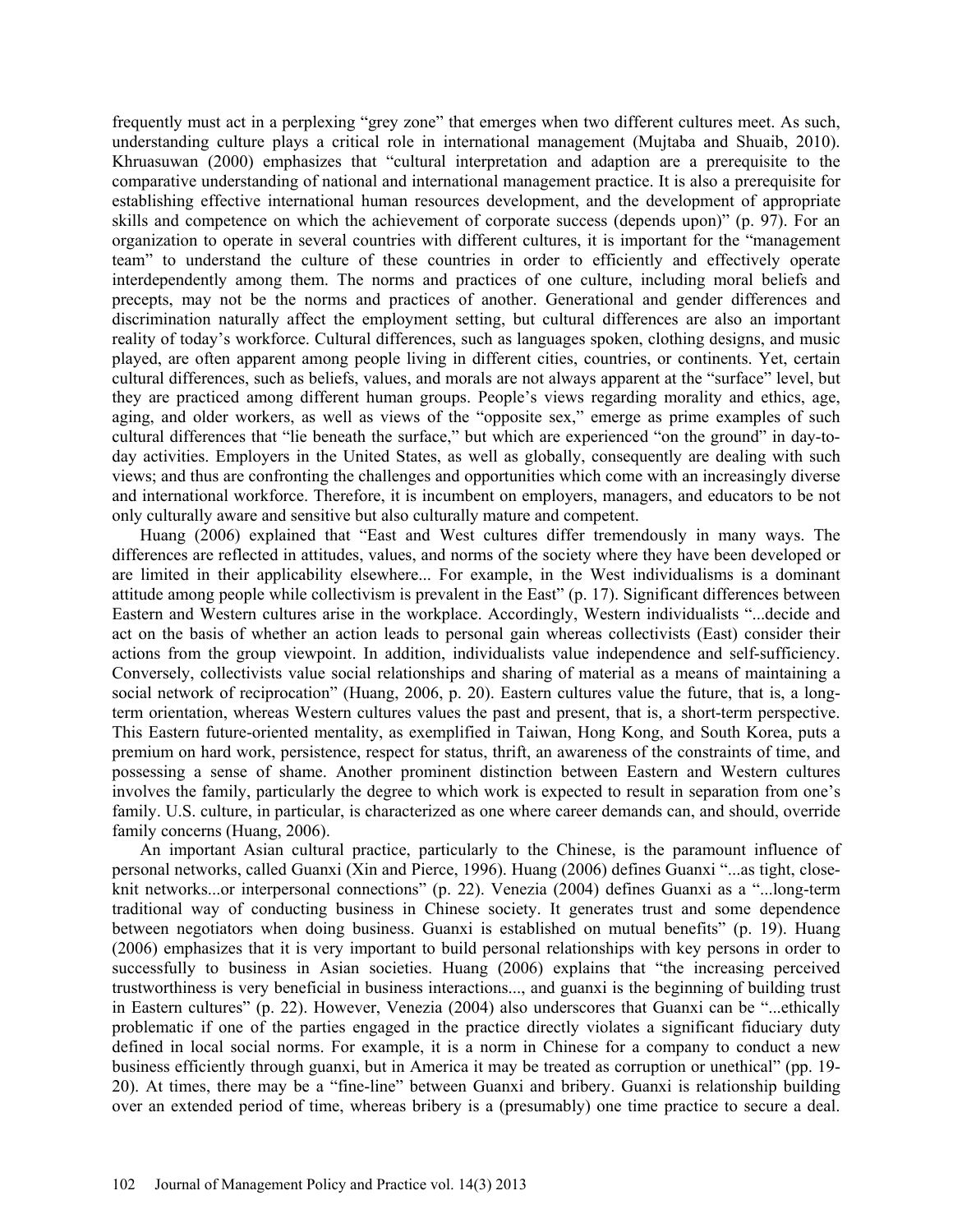Guanxi is culturally accepted, whereas bribery has legal and ethical ramifications (Venezia, 2004; Lovett, Simmons and Kali*,* 1999).

Related to Guanxi and the presence of influential personal networks in Eastern cultures is a notion that Huang (2006) calls "corporate hospitality" (p. 23). In a Western sense, this term implies corporate public relations efforts to promote a positive corporate image, for example, by engaging in community and charitable activities; whereas from an Eastern perspective, corporate hospitality refers to funds that managers can use to strengthen business relationships between the corporation and individuals (Huang, 2006). To illustrate, according to Huang (2006): "Taiwanese businessmen would prefer to discuss the details of a contract in conference room and leave the decisions to be made in informal places such as golf course, restaurant, or private club where entertainment is offered" (p. 23). Huang (2006) emphasizes that "understanding the corporate hospitality provides a perspective on how quanxi or personal network is built up and maintained in Confucian societies and how different people do business based on their cultural backgrounds between East and West business environment" (p. 23).

Danon-Leva (2006) relates that developing a personal relationship is critical in China before business can be even discussed, and the establishing and maintaining of this personal relationship is the key to any successful business transaction. Regarding culture and ethics, Danon-Leva (2006) explains that "Americans tend to view business ethics as a moral judgment made by an individual based on the same general moral rules. In contrast, the Chinese tend to view business ethics as a decision governed by the social ties and obligations and corporate culture that an individual finds himself or herself in" (p. 25). Huang (2006) further explains how culture can affect business negotiations. In Western cultures, such as the United States, communication is direct and explicit; whereas in Eastern cultures, such as China, communication is indirect and implicit. Moreover, Eastern cultures place a high value on "social harmony and positive framing," and thus the goal would be to establish social relationships and to main social harmony during the negotiations (Huang, 2006, p. 24). Accordingly, Huang (2006) recommends "a clear, structured negotiation procedure" for doing business in Eastern societies since it will be necessary to limit risk and reduce uncertainty (p. 24). Another business ramification to the Western-individualistic and the Eastern-collectivistic dichotomy is explained and illustrated by Danon-Leva (2006): "Americans tend to emphasize promptness and adherence to schedules when doing business as well as in every aspect of their lives. The individual is capable of changing his or her behavior by the exercise of free will. Because individualism is revered, in the U.S. there is more emphasis on the decision-making of individuals. In Hong Kong, as in Mainland China, individuality is suppressed from childhood and obedience without question is part of the tradition....Good 'connections' equate to good relations. Asking for and dispensing favors is the modus operandi generally in management and business....Consequently it has been observed in Chinese business that employees typically do not take responsibility, and authority is not shared. This circumstance leaves little room for employees to voice concerns or ask questions, thereby fostering an atmosphere that pays little attention to deadlines" (pp. 27-28). Yet Danon-Leva (2006) offers a final caveat when dealing with business ethics in China: "Relatively little has been written on the subject of business ethics in China. What seems to be somewhat consistent is that business ethics in China and Hong Kong are colored by complexity, contradictions, and perceptions" (p. 25).

The Chinese during the Sixth century B.C. developed two different philosophical schools – Taoism and Confucianism. Huang (2006) points out that "these two philosophical thinking have had profound, immense influences on the Chinese culture, and to a broader extent, the East. They still dominate central ideologies of some Asian countries such as China, Taiwan, Japan, and Singapore" (p. 32). Venezia (2004) explains the major tenets of these philosophies: "Taoism was concerned with observing nature and the discovery of its way, referred to as Tao. Confucianism was the philosophy of social organization, of common sense, and practical knowledge. One of Confucianism's main purposes was to form an ethical basis for the traditional Chinese family system" (p. 26). Venezia (2004) further explains: "Taoism emphasized seeking nature and quietism, rather than forcing to get what you want. It focused on teaching the proper way to live in accordance with nature and the importance of inner peace and being true to one's nature" (p. 27). Taoism underscored selflessness as an essential quality of life; altruistic ideals are thus an integral part of the teachings of Taoism. The goal is to perfect oneself by the self-cultivation of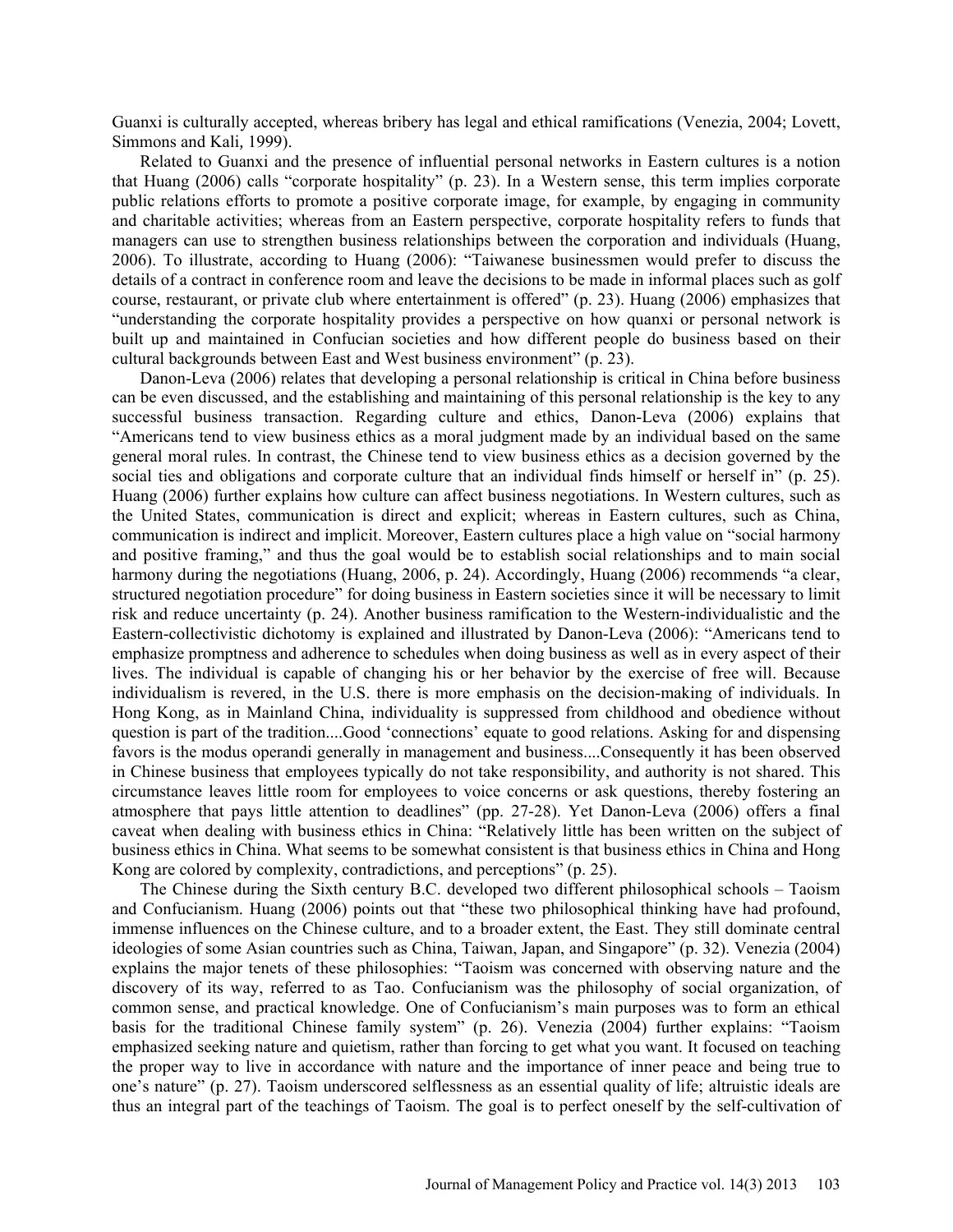virtue and also to benefit others in a selfless manner. Confucianism's "main concern was to cultivate the living humanity of the individual and society in harmony, according to the Way of the ideal course of moral conduct" (Venezia, 2004, p. 27). Harmony and balance are exemplified by the superseding forces of Ying and Yang, which govern and hold together every aspect of life, including business, particularly negotiations where the Ying-Yang principle is viewed as a fundamental principle (Danon-Leva, 2006). A central tenet of Confucianism is the belief that "man" is essentially good (Venezia, 2004; Lau, 1979). A person, therefore, should learn, reflect on, and attain moral ideals. Another important principle of Confucian principle is proper role relationships, for example, between father and son, and husband and wife; and if everyone plays his or her role properly, for example, the father is kind to the son, and the son is dutiful to the father, then the entire society will remain in a harmonious state (Huang, 2006). Huang (2006) explained that "Confucius' main concern was to cultivate the living humanity of the individual and society in harmony, according (to) the way or the ideal course of moral conduct" (p. 35). Virtuous behavior will bring about individual success and social harmony. Education, therefore, should inculcate moral learning and moral self-cultivation. Both the Confucian and Taoist philosophies have strongly influenced Chinese life, thought, and morals.

In the Confucian system, the "family" is always there for the individual; and the individual person is always there for the whole. Yet Confucianism is not about one becoming "selfless"; rather, one becomes "your true self" by making worthwhile contributions to the entire web of relationships in the "family" network and to society as a whole (Ames, 2009). As opposed to the Western sense of individualism and individual identity, the Chinese are more "relationally constituted" people who continually act, reform, and become in accordance with the needs of the family and the community. Accordingly, there is a symbiosis between the particular and the totality and between the parts and the whole (Ames, 2009). Furthermore, in contrast to the Western emphasis on the "right to think," the Chinese culture puts a premium on "right thinking," that is, thinking about the network of relationships in one's surroundings, the value of consensus building, mutual aid and support, and acting to benefit society as a whole. Whereas the "right to think" is a Western mind-set, whereby individualism, innovation, creativity, egoism, and the maximization of one's own benefits are emphasized and practiced. Confucian consensus-building, however, is critical to creating harmony, which has been very important for China, a society composed of many different groups with varying customs and who speak different languages. Confucianism with its emphasis on harmony and the mutual accommodation of different cultures and peoples has also benefitted China globally in today's diverse and international marketplace and workplace.

#### **CULTURE AND CORRUPTION**

Culture has a relationship to corruption; many forms of corruption are intrinsically bound up in the social norms and practices of a society. Corruption has many forms, encompassing ballot-stuffing, extortion, embezzlement, tax evasion, smuggling, currency manipulation, money laundering, a conflictof-interest, insider-trading and -dealing, "kick-backs," expense account "padding," over-invoicing, favoritism, and nepotism (Mujtaba, McClelland, Cavico, and Williamson, 2012). However, bribery, particularly of government officials to secure government contracts, is a major and highly deleterious type of corruption. Moreover, bribery is a common way of doing business in many societies; and it is in many places an engrained, and perhaps acceptable, cultural practice. Some business executives may view bribery as just a "routine" way of doing business and the "price of entry" in today's highly competitive global economy (Cavico and Mujtaba, 2011). Bribery, furthermore, is not "merely" a Western or Eastern problem, but rather a universal concern that impacts countries, societies, and people around the world. Nonetheless, bribery is typically viewed as being more prevalent in less developed countries and poorer countries, where jobs do not pay well, and thus it is considered to be customary for local government officials to "supplement" their typical "meager" incomes by taking such payments. Of course, there may be legal issues involved in the making of these payments. A country may have laws that prohibit its government officials from taking bribes; yet whether these laws are enforced is another question. For the U.S. business person, the key statute is the Foreign Corrupt Practices Act (FCPA), which has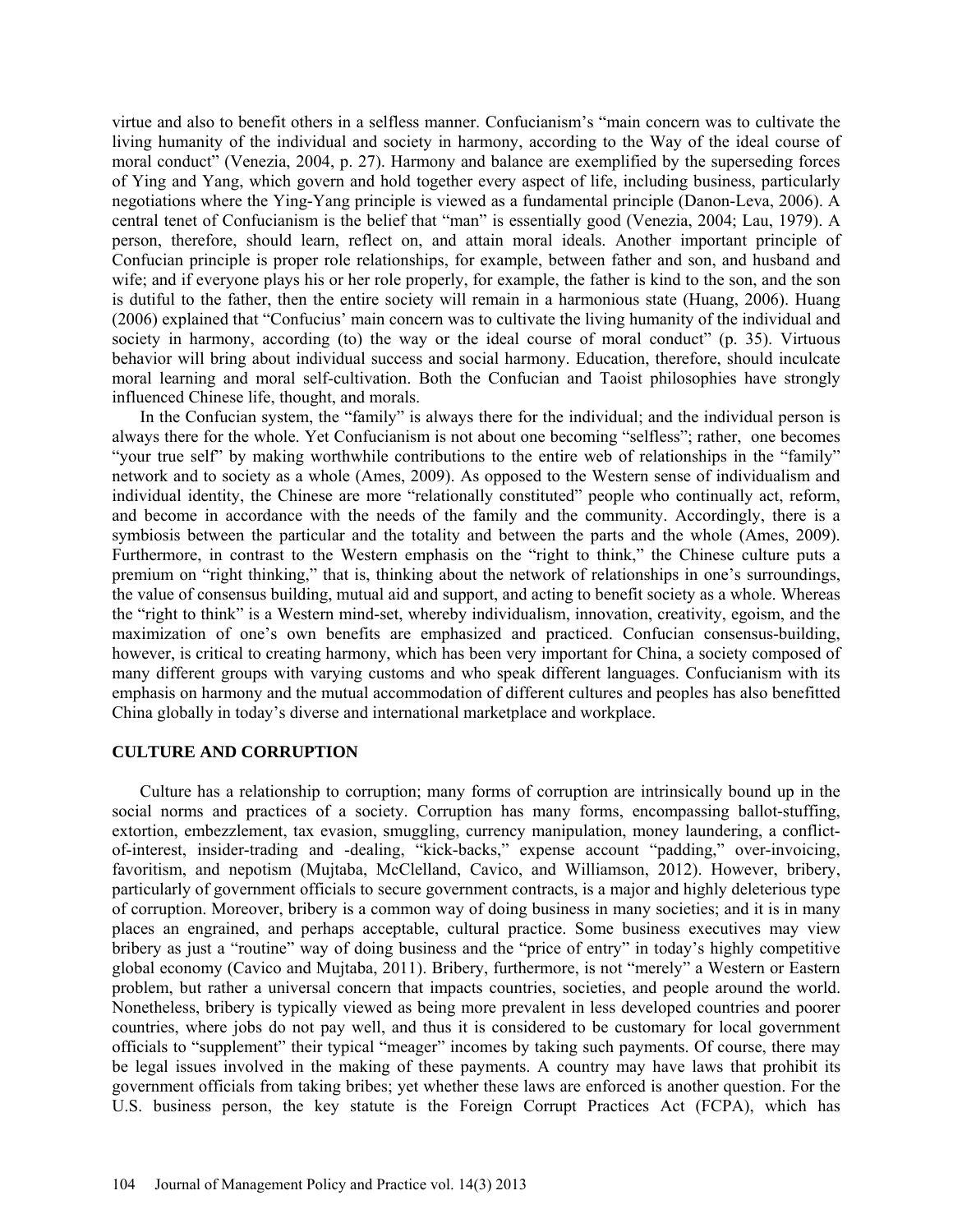extraterritorial reach, and which is enforced by the Justice Department. The FCPA makes the payment of a bribe, or the transfer of something of value, directly or indirectly, to a foreign government official, by a business person, in order to wrongfully secure a government contract with the host county a serious criminal wrong. Although it is beyond the purposes of this paper to examine in detail the FCPA, the authors must emphasize that in order for there to be legal liability pursuant to the statute, the government must possess evidence of wrongful intent, that is, the bribe-giver must have had an "evil mind" and the corrupt motive, to, in essence, wrongfully direct the business to his or her firm, that is, to "purchase" the contract (Cavico and Mujtaba, 2011, 2010). Internationally, moreover, there is a treaty in the form of a convention by the Organization for Economic Cooperation and Development (OECD) which bans bribery. This treaty sets out criteria for national anti-bribery legislation, some of which provisions are very similar to the FCPA (Cavico and Mujtaba, 2010). However, in the FCPA as well as the OECD convention there is an exception, that is, a legal "bribe," called the "facilitating and expediting" exception. This legal exception bears direct relevance to the central issue on examination for this paper. Pursuant to the "facilitating and expediting" exception, a business person can make relatively small payments or "gifts" to lower level foreign government officials, who possess merely ministerial clerk-like authority, to facilitate, that is, to make go more smoothly, and expedite, that is, to make to go more quickly, routine government actions, such as the processing of visas, custom forms, obtaining permits, licenses, and documents, and other "paperwork," that the business person is legally entitled to. Yet the greater the sum of money paid to the foreign government official, and the higher his or her position is, and the more discretionary power he or she has, and the less "routine" the government actions, the risk is that the payment will be transformed, at least in the eyes of the Justice Department, from a legal "bribe" to an illegal and perhaps felonious one. Nevertheless, the "facilitating and expediting" exception was placed in the law by Congress to reflect a "real-world" view that in many countries, especially less developed and poorer ones, these payments are considered normal, and culturally acceptable, business practices, in order to afford additional compensation to inadequately paid lower level government officials (that is, "petty bureaucrats") (Cavico and Mujtaba, 2011, 2010).

Yet, despite the prevalence of corruption in many countries as well as the existence of a major statute and treaty outlawing a principal form of corruption - bribery, surprisingly, there is very little in the literature as to the specific effect of wealth as a discrete cultural component influencing corruption, particularly bribery, and especially concerning bribery in the form of "facilitating and expediting" payments. As such, in order to "reduce the area of ignorance," the authors propose the following hypotheses:

*Hypothesis 1: There is no relationship between GNP and CPI for a cluster of ASEAN countries.* 

*Hypothesis 2: There is no relationship between GNP and CPI for a cluster of 66 countries.* 

## **RESEARCH METHODOLOGY AND ANALYSIS**

In this study, the ASEAN Community scores for CPI were taken from the latest figures available by Transparency International for 2011 and previous research conducted by Mujtaba, McClelland, Cavico, and Williamson (2012). Furthermore, the authors took the CPI index scores listed for 66 countries (Appendix D) by Cavico and Mujtaba (2010, p. 37) and then compared them with the latest figures reported for each country's GNP. The variables of GNP and CPI are well established in their particular domains; and there is no reason to suspect they are wildly inaccurate in terms of either reliability or consistency. There are several ways of measuring GNP, which yield differing, but not widely different results. The ASEAN data given herein is the "official" measure of wealth and population; and the data is calculated on the same basis for each member state using their latest data (or estimates in respect of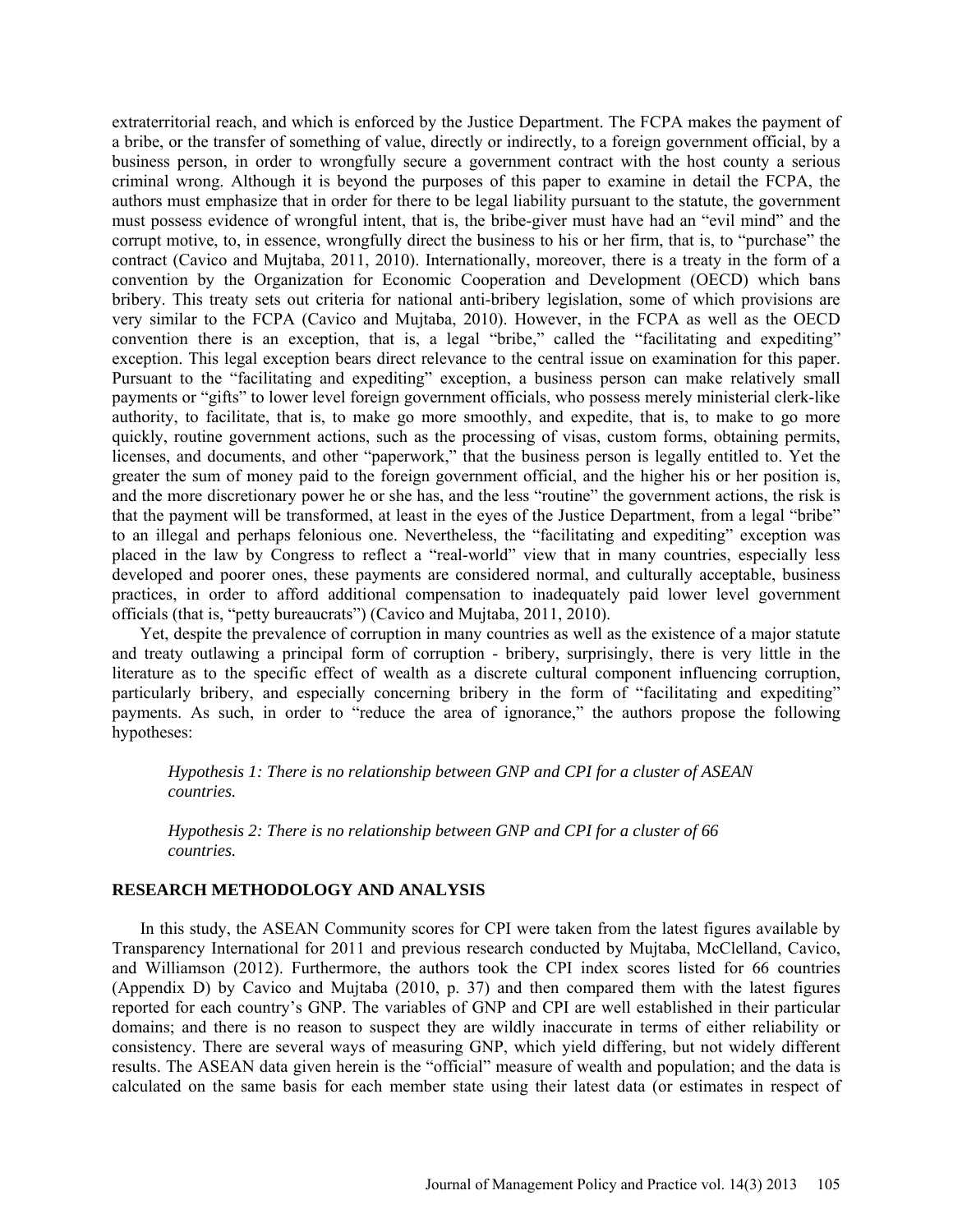population between censuses). Accordingly, the data must be considered as the most accurate measure of wealth that is practical to obtain for this region.

The CPI is also a well-established measure, which has been developed and defined over several iterations, and has never been severely challenged as to the reliability, validity, or "solidity." It is, however, and remains, a measure of perception; and perception is, by definition, subjective. This trait is not a criticism or apology for the measure, but more a fact of measurement in a very sensitive area. Just as with other "suspect" areas, such as the "underground economy" or illegal immigration, if they were measured objectively, they would not qualify for their subjective designation! Similarly with corruption, since it is an activity of questionable legality, it is never going to be openly disclosed or reported. While the corruption index may be a consolidation of impressionistic data, it is nevertheless probably "as good a measure as you are going to get," and hence for this article is accepted as both valid and reliable.

## **RESEARCH RESULTS**

In regards to the hypotheses, as can be seen from Table 1 and Table 2 evaluation, the 2-tailed significance values lead to the alternate hypotheses being supported for both the small cluster of ASEAN countries and larger dataset of 66 countries. It can be concluded that for hypotheses 1 and 2 there is a significant correlation between GNP and CPI ( $p < 0.05$ ) for both smaller and larger datasets, a conclusion that also holds at the 1% level ( $p < 0.01$ ).

| Country       | <b>CPI</b> | GNP per capita (\$) |  |
|---------------|------------|---------------------|--|
| Singapore     | 9.20       | 43929.00            |  |
| <b>Brunei</b> | 5.20       | 29915.00            |  |
| Malaysia      | 4.30       | 8262.00             |  |
| Thailand      | 3.40       | 4735.00             |  |
| Indonesia     | 3.00       | 3023.00             |  |
| Vietnam       | 2.90       | 1236.00             |  |
| Philippines   | 2.60       | 2014.00             |  |
| Laos          | 2.20       | 1045.00             |  |
| Cambodia      | 2.10       | 731.00              |  |
| Mvanmar       | 1.50       | 715.00              |  |

**TABLE 1 CPI AND GNP CORRELATIONS OF ASEAN COUNTRIES**

|            |                     | CPI                | <b>GNP</b> |
|------------|---------------------|--------------------|------------|
|            | Pearson Correlation |                    | $.950**$   |
| <b>CPI</b> | Sig. (2-tailed)     |                    | .000       |
|            | N                   | $\frac{10}{0.950}$ | 10         |
|            | Pearson Correlation |                    |            |
| <b>GNP</b> | Sig. (2-tailed)     | .000               |            |
|            | N                   |                    |            |

\*\*. Correlation is significant at the 0.01 level (2-tailed).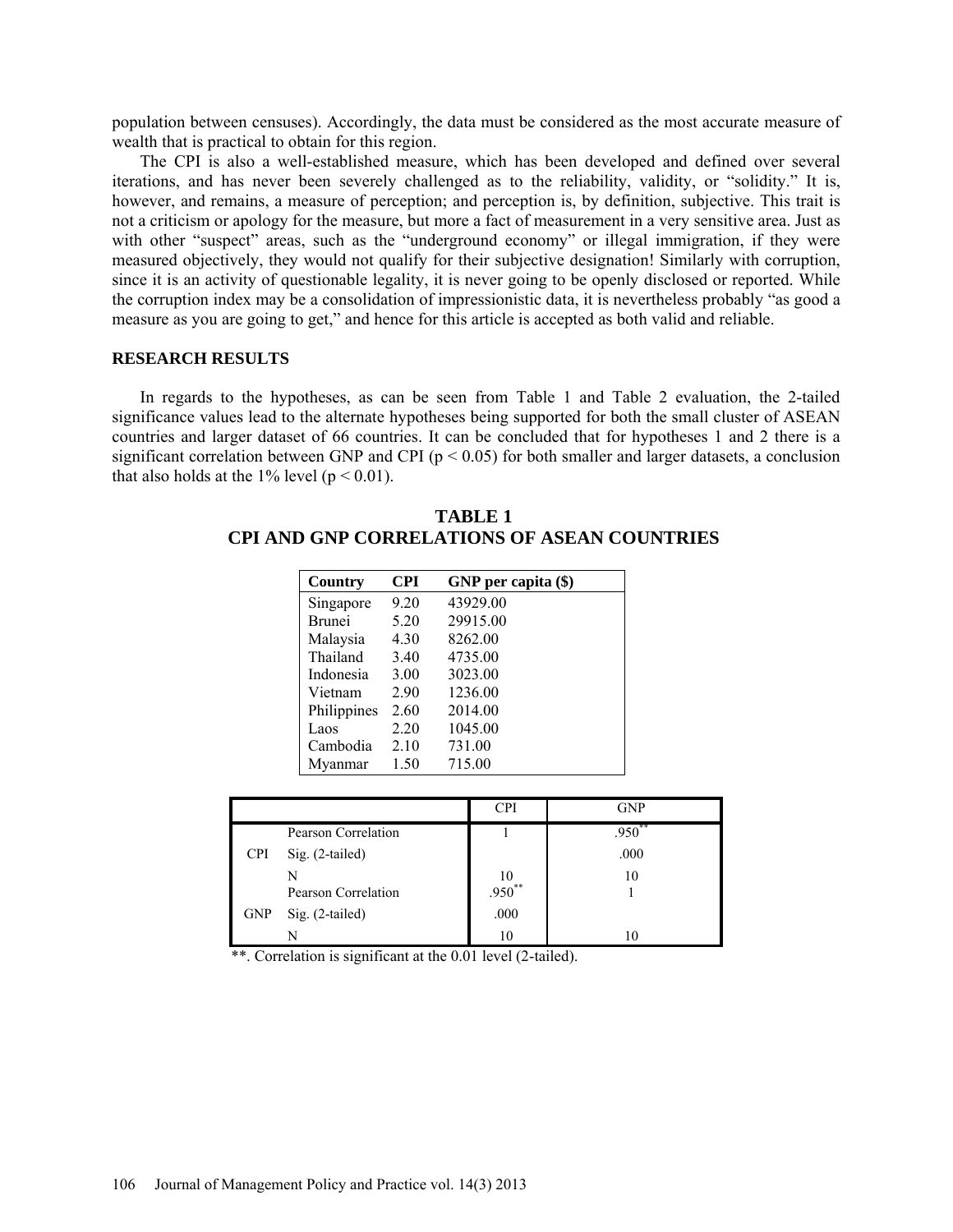|            |                     | <b>CPI</b>           | <b>GNP</b> |
|------------|---------------------|----------------------|------------|
|            | Pearson Correlation |                      | $.887***$  |
| CPI        | Sig. (2-tailed)     |                      | .000       |
|            | Pearson Correlation | $\frac{66}{.887}$ ** | 66         |
| <b>GNP</b> | Sig. (2-tailed)     | .000                 |            |
|            |                     | 66                   | 66         |

**TABLE 2 CPI AND GNP CORRELATIONS OF 66 COUNTRIES**

\*\*. Correlation is significant at the 0.01 level (2-tailed).

As there is significant correlation with the data another hypothesis test is undertaken for both datasets, it is that of regression as follows:

H<sub>0</sub>: β<sub>1</sub> = 0 H<sub>1</sub>:  $β_1 \neq 0$ 

The resulting ANOVA tables for both datasets (Appendix A, B and C) have significance values of 0.000, supporting the alternate hypothesis for both datasets ( $p<0.01$ ). As such, we can conclude that there is a significant linear relationship between the independent variable *GNP* and the dependent variable *CPI.*  This also applies when dependencies are switched (Appendix B and C demonstrates this for the 66 countries data).

For the ASEAN countries, there is significant correlation  $r = 0.95$ ; (R-square 0.903). Combining the Regression outcome supported and Adjusted R-square (89.1% explanatory), the data supports the existence of a potentially robust forecasting model for these ASEAN countries.

For the 66 countries, Table 2, Figure 1 and Appendix B, shows that (when GNP is the dependent variable and CPI independent) there is significant correlation ( $p < 0.05$ ),  $r = 0.887$ ; (R-square 0.786). Therefore combining the Regression outcome supported and Adjusted R-square (78.3% explanatory), the data supports the existence of a potentially robust forecasting model for these 66 countries. Figure 2 and Appendix C show that this holds when dependencies are switched.



**FIGURE 1 GNP (dep) V CPI (indep) DATA OF 66 COUNTRIES**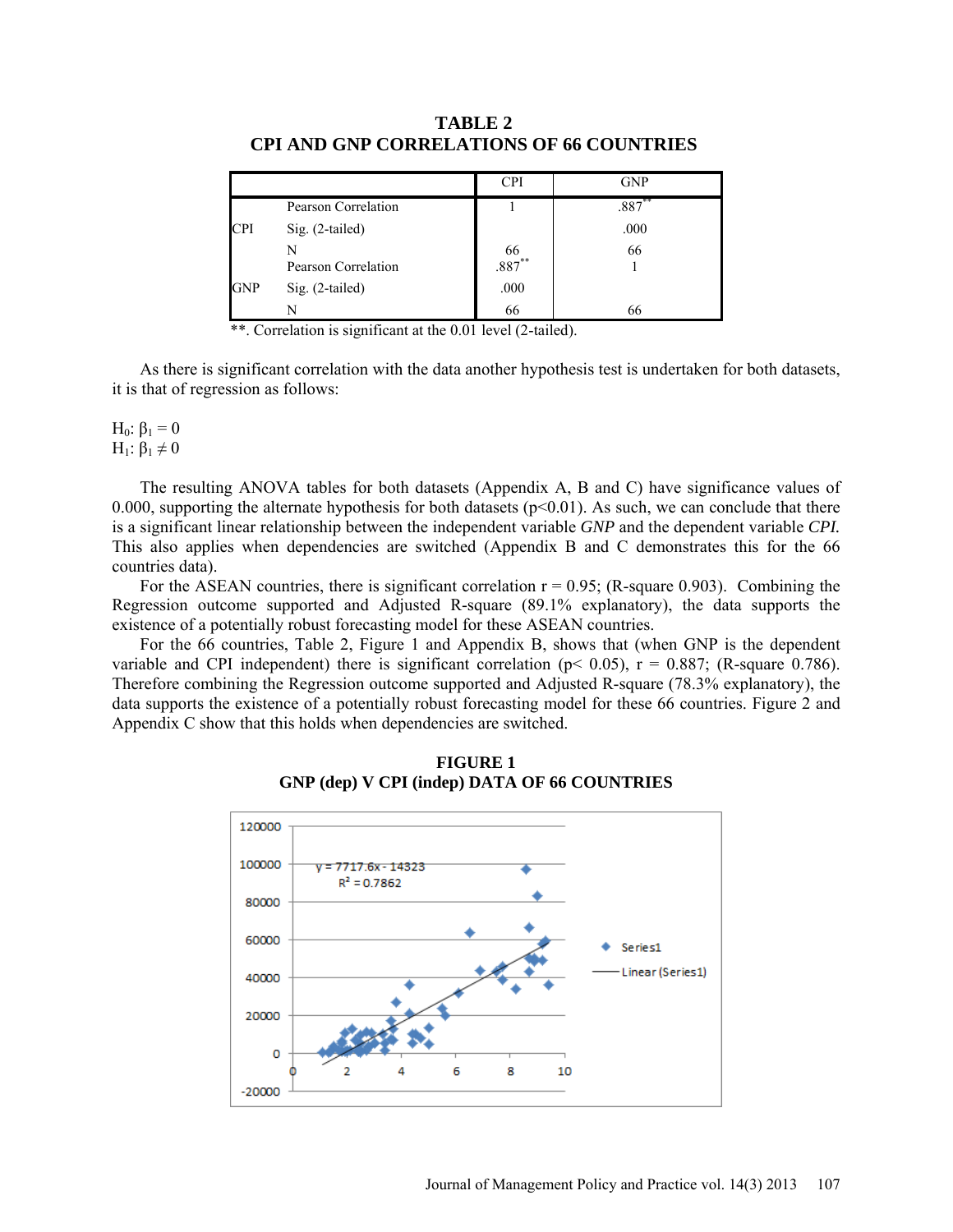

**FIGURE 2 GNP (indep) V CPI (dep) DATA OF THE 66 COUNTRIES**

#### **ANALYSIS AND CONJECTURE**

This paper was designed to address the question of "is there a relationship between GNP and CPI?" And if so, then explore "why" there is a relationship between GNP and CPI? What explanations can be advanced to explain the reason for the relationships observed; and as a sequel, does this relationship retain its strength when more global nations are included in the analysis?

One construct that might be useful is to initially downplay any discussion of culture, including cultural differences, as an explanation. As was seen from the aforementioned cultural discussion, the ASEAN nations are generally both multicultural and multi-faith, from the devote Catholicism in the Philippines to Islamic and Buddhist cultures in Southeast Asia. It seems, *a priori*, not to be a viable variable for explanation. Nonetheless, this approach may not be totally correct, as three of the bottom four countries are majority Buddhist and three of the five top countries are majority Islamic. Consequently, it might be simplistic to conclude Buddhism "tolerates" corruption while Islamism does not; and this dichotomy may be confounded by examination of a wider cross-section of countries, including those which are devoutly Islamic and those (for example Turkey) where the religion is more "moderate."

As a starting point, therefore, there seem to be two alternative trains of thought. The first contends that as people become richer they have less need to be corrupt, which seems to be a logical progression. That is, their needs and wants are more than satisfied from legitimate sources of income; and hence there is less need or desire to indulge in activities which may be illegal, risky, and demeaning. There is a Need Theory, based on fundamental Maslow constructs, which suggests corruption only exists to satisfy the basic physiological needs. Put simply, people are only corrupt because they *have* to be corrupt in order to physically survive. Such would be the case of government officials who must take the payments, whether illegal bribes or legal "facilitating and expediting" payments, in order to supplement their insufficient government salaries.

An alternative perspective might suggest that as a country's wealth increases, and its tax revenues rise, its ability to police and enforce anti-corruption measures improves, and hence the level of corruption falls. This explanation, however, is based on a series of assumptions, to wit: notably that (a) there is a parallel rise in anti-corruption activity with increasing budgets (there is no reason why there should be); and (b) this deterrent activity is successful in reducing the level of corruption.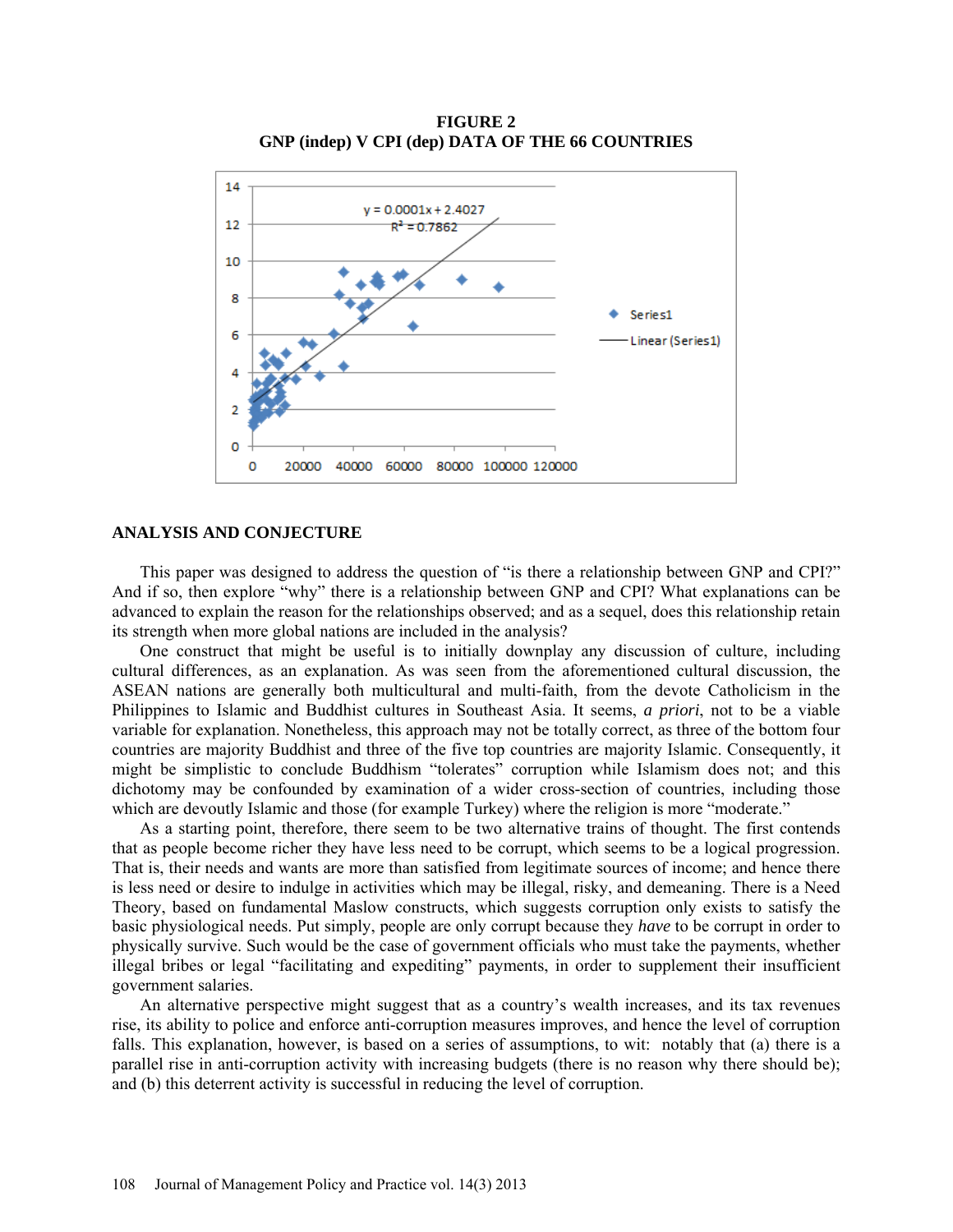After minimizing culture as a variable to fully explain the relationship, the authors return to this facet here to consider culture not as a collection of attitudinal and behavioral differences mediated by history, religion, law, etc., but cultural differences mediated by wealth. Is it correct that poor (i.e. relatively nonwealthy) people accept income from corruption as an acceptable norm of behavior (even if not legitimate or legal), but that more wealthy people do not? Countries with lower average wealth have, by definition, a higher proportion of disadvantaged people for whom this cultural norm may be appropriate, and hence this circumstance would be reflected in a lower overall CPI.

Such arguments, however, can disintegrate when the reality is considered. While poorer nations, *en masse*, have a lower CPI, nevertheless intuition as well as direct reportage indicates corruption exists at all levels of wealth in such societies, and the differences are "simply" ones of size. Some might argue the wealthy become wealthy "merely" by either being more corrupt or being better at finding niches through which to develop corruption!

An alternative on the wealth paradigm might be a consideration of the salary structures, relative to the overall distribution of a nation's wealth, seen in the governmental services. The logic behind this conjecture is the origination of many (but admittedly by no means all) corrupt practices, which are often government official based, especially in the context of bribery. Salary, though, is a complex and difficult construct to measure; but the contention is that in countries where the government officials are relatively poorly paid compared to the private sectors and the countries salary structures as a whole, then in that scenario there will be an increased desire and rationalization to act "corruptly" to justify the perceived imbalance. This scenario is akin to the original need conjecture; but differs in that its prime motivation is not simply survival but more revenge and justification for a basic salary deemed "inappropriate." One hears of anecdotal stories in business wherein low, basic salaries are accompanied by an informal assumption (by both employer and employee and business person and government official) of monetary "enhancement" to what is perceived as an "acceptable" level of compensation, whether in the form of gratuities, "tips," or "good will" gifts.

Returning, finally, to the basic relationship of congruence between perception of corruption and wealth, an alternative way of considering the data might be not to consider the overall relationship, but rather examine those countries which are most deviant from the relationship; and next ask why they are so. It is clearly not possible to accomplish this task with the small sample of ASEAN countries, but by using a global sample this objective would certainly be possible.

The authors, accordingly, believe there is not a single factor which tends toward or away from the perception of corruption. Corruption plainly is a multi-faceted issue; yet there may be certain factors, which once combined together, can lead to greater or lower levels of CPI.

### **RECOMMENDATIONS**

Using the full global results of the aforementioned two dimensions, the relationship between the two variables remains strong and highly significant, with 78.6% of the data from one variable explained by the other. The extended analysis also confirms a straight line is the best fit between them. The seminal question, therefore, is what accounts for the remaining 21.4% variation; and here cultural differences as well as generalized attitudes toward corruption might be important. This is the author's conjecture, and at this point it is totally without empirical foundation, but this assumption might be amenable to empirical testing given further data and re-testing in the future. It is to be investigated.

Each of the major cultures herein, as well as any culture, due to the norms and values of the culture, has an inherent bias toward or against corruption; and this fact represents a lower limit which it will not fall below; yet a level which might change over time; but at any point in time will be a constant, and represented by the intercept on the vertical axis, which in the context of the overall data is 2.4 (for 66 countries when CPI is the dependent variable). The contention is, therefore, that overall (at a hypothetical nil income level) the average CPI score is this figure, which then rises according to average wealth within an individual nation (Figure 1).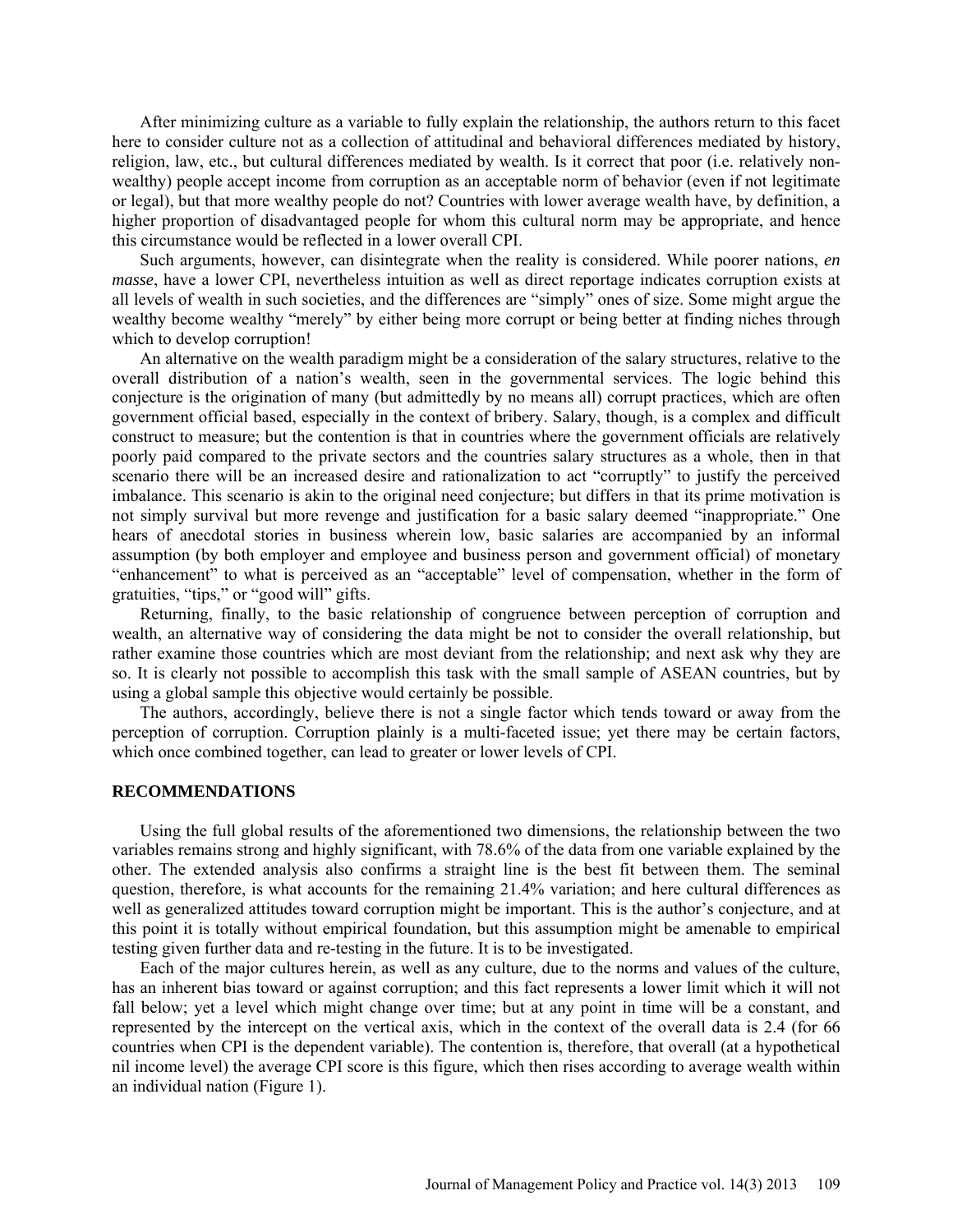Starting from this culturally defined base-point, and over time, as a country becomes wealthier, so will the CPI rise. The authors contention thus would be that the base point (i.e., the intercept on the vertical axis) would vary according to the nation's cultural grouping; and also the rate of rise of the CPI with wealth from this point would not be uniform, but would be related to the level of the base point; and furthermore that the rise with wealth would be steepest where the initial starting point was higher.

The logic behind this idea is that the culturally determined base CPI score will give a proclivity more or less toward corruption, and that as average wealth rises, so this proclivity will become more or less actualized. For example, one might consider countries whose majority culture was Judeo- Christian and had the highest average base CPI score. Hence, because of its "natural" cultural tendency to eschew corruption as immoral, as average wealth rises, so its rate of increase of CPI score is faster than average. Conversely, among those countries where the culture is more tolerant of corruption, and hence the basepoint is lower, so the rate of increase in CPI score with wealth will be below average. Thus, one might speculate that over time (on the assumption average wealth for all increases over time), the differences between the CPI figures of the various cultural groupings would diverge; and also that whereas they might be very similar initially over time, they would vary markedly.

How might this idea be proven – or at least demonstrated? Initially, researchers would need to select groups of countries where there is a predominant cultural similarity; and the authors would suggest that researchers utilize the Hofstede typologies described below; and then select those countries available within each groupings, and next use the regression model to determine where, as a group, they intercept the CPI axis, and then adjust for similar levels of average GNP. The aforementioned typologies are:

- 1. Anglo: Australia, United Kingdom, Canada, New Zealand, United States.
- 2. Germanic: Italy, South Africa, Switzerland (Germany, Austria, and Israel are missing).
- 3. Nordic: Denmark, Finland, Netherlands, Norway, Sweden.
- 4. More developed Asian: Japan, South Korea.
- 5. Less developed Asian: India, Pakistan, Philippines, Singapore, Taiwan, and Thailand.
- 6. Near Eastern: Greece, Iran, and Turkey.
- 7. More developed Latin: Argentina, Brazil, France, Spain, and Belgium.
- 8. Less developed Latin: Columbia, Mexico, Venezuela, Chile, Peru, and Portugal.

An alternative, instead of taking the multivariate Hofstede approach, might be to take averages from countries displaying a common dominant religious foundation, for example:

- Judeo Christian
- Islamic
- Buddhist.

This religious approach, however, would need to exclude many nations where there are multiple religions or no definitive religion (such as Russia, China, etc.), as well as nations which could not easily cope with the strength of religious belief – for example, in a situation where Islamic or Christian beliefs are held with far greater fervor and sincerity in some countries than others. Finally, cognizance must be taken that the results would likely be skewed severely toward the Christian nations, which generally have higher CPI scores.

The next significant stage in this analysis, therefore, is to construct a series of regression lines based on the groupings above (and the authors expect a minimum of three countries per group); and then see whether the preceding ideas and assumptions have any validity. This approach should give values for both the intercept on the vertical axis and the slope of the line relative to increasing wealth. The results should be most informative and interesting indeed; and the results will achieve a further expanding of the body of knowledge in this important global, cultural, economic, and practical "corruption" area.

Finally, there seems to be a base level of culturally determined proclivity toward or against corruption, and that this level of CPI rises with increasing wealth within a nation, but the rate of rise is dependent on the initial level of CPI - in other words if you are temperamentally / culturally non-corrupt, then as national wealth rises, your ascent to the higher levels of CPI will be faster than where there is a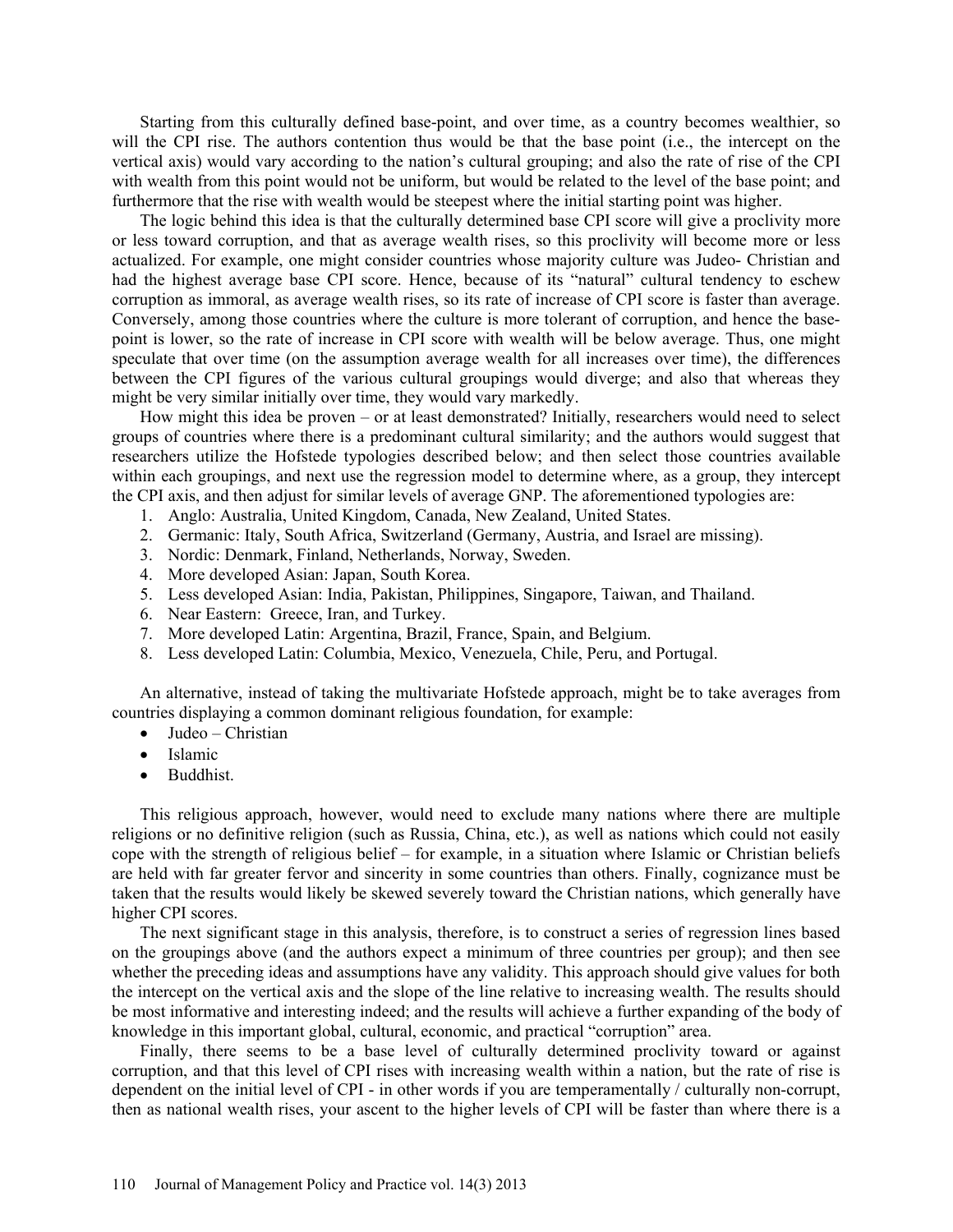base tendency towards an acceptance of corruption. One can hypothesize that where a colonizing power has had a profound influence in shaping culture then this will be reflected in the values toward it. So the example one might examine can be Singapore, which in CPI terms, even allowing for a strong GNP per capita, "punches way above its weight" - and this might be explained by the strong continuous British Empire presence there over a couple of centuries, instilling a traditional high moral tone to the culture. This is just another thought as well as an avenue for future research.

## **CONCLUSION**

Wealth creation is a motivation and expectation for countries as the creation of wealth is of course important for each citizen's quality of life. However, some countries seem to have more wealth than others. Similarly, in some countries there are widespread instances of illegal and unethical behavior, engendering a "culture of corruption," that prevents these countries from attracting foreign investors. Corruption typically is viewed in the context of culture. Yet, in this paper, the authors explored proposition that the wealth of a society could be another determinant in the growth or reduction of corruption. The authors found that there is a significant linear relationship between wealth generation of a country and the country's level of corruption as demonstrated by the actual figures in the 10 ASEAN countries and the 66 regional countries*.* Wealth, therefore, as a component of a societal culture, emerges as a significant aspect of corruption. The implications of these findings were discussed and suggestions for future research were provided by the authors.

## **REFERENCES**

Cavico, F. J. and Mujtaba, B. G. (2011).*Baksheesh or Bribe: Legal Conventions and Cultural Pitfalls – A Primer on the Foreign Corrupt Practices Act*. ILEAD Academy, LLC, Davie, Florida.

Cavico, F. J. and Mujtaba, B. G. (2010). Baksheesh or Bribe: Payments to Government Officials and the Foreign Corrupt Practices Act. *Journal of Business Studies Quarterly*, Vol. 2, No. 1, pp. 83-105.

Clifton, J. and Díaz-Fuentes, d. (2011a). The OECD and phases in the international political economy, 1961–2011, *Review of International Political Economy*, 18(5), 552-569. Website**:**  http://dx.doi.org/10.1080/09692290.2011.620464

Clifton, J. and D´ıaz-Fuentes, D. (2011b). 'La Nueva Pol´ıtica Econ´omica de la OCDE ante el cambio en la Econom´ıa Mundial'. *Revista de Econom´ıa Mundial*, 28: 113–142.

Danon-Leva, Elizabeth (2006). A Cross-Cultural Comparison of Business Ethics Among Graduate Business Students in the United States and Hong Kong. Doctoral Dissertation. The H. Wayne Huizenga School of Business and Entrepreneurship. Nova Southeastern University.

Danon-Leva, E., Cavico, F., and Mujtaba, B. (2010). Business Ethics: A Cross Cultural Comparison between Hong Kong and the United States. *Journal of Business Ethics Quarterly*, Vol. 1, No. 4, pp. 1-20.

Hofstede, G. (2001). *Culture's Consequences: Comparing Values, Behaviors, Institutions and Organizations Across Nations (Second Edition)*. Thousand Oaks, CA: Sage Publications.

Hodgetts, R. M., and Luthans, F. (Fifth edition 2002). *International Management: Culture, Strategy, and Behavior*. New York: McGraw-Hill/Irwin.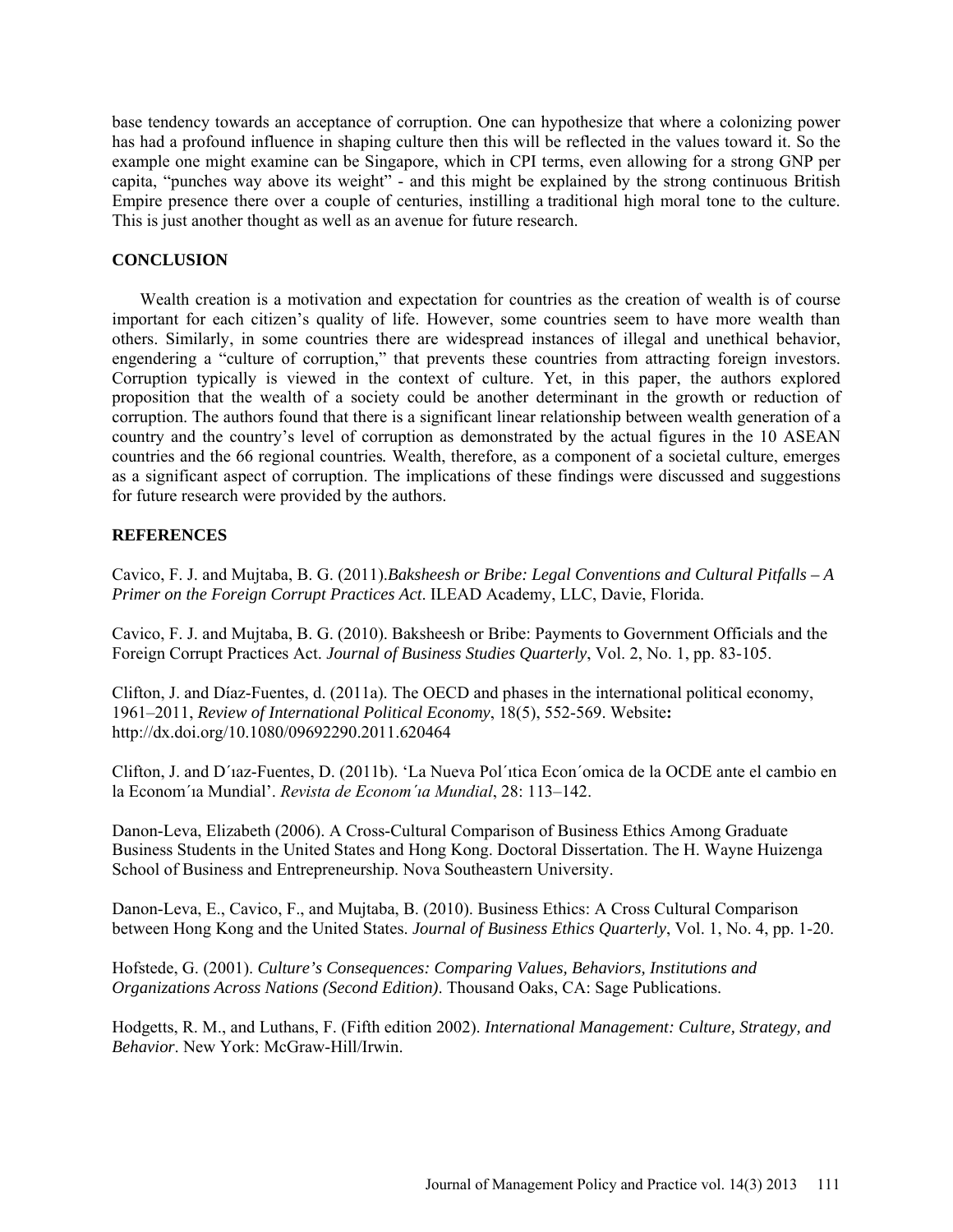Huang, Chunlong (2006). Cross-Cultural Ethics: A Study of Cognitive Moral Development and Moral Maturity of U.S. and Japanese Expatriate Managers in Taiwan and Taiwanese Managers. Doctoral Dissertation. The H. Wayne Huizenga School of Business and Entrepreneurship. Nova Southeastern University.

Khruasuwan, Montiche (2000). The Impact of Thai Culture on Participative Management Theory and Practice. Doctoral Dissertation. The H. Wayne Huizenga School of Business and Entrepreneurship. Nova Southeastern University.

Kini, Ranjan B., Ranakrishna, Hindpur V., and Vijayaraman, Bindiganavale S. (2004). Shaping of Moral Intensity Regarding Software Piracy: A Comparison Between Thailand and U.S. Students. *Journal of Business Ethics,* 49, pp. 91-104.

Lovett, S., Simmons, L.C., and Kali, R. (1999). Guanxi versus the market: Ethics and efficiency. *Journal of International Business Studies,* Vol. 30, No. 1, pp. 231-247.

Mujtaba, B. G., McClelland, B., Cavico, F. J., and Williamson, P. (December 2012). The Relationship between Bribery and Wealth in the ASEAN Community based on CPI and GNP per Capita. *Proceedings of the 4<sup>th</sup> South Asian International Conference (SAICON);* December 5-7<sup>th</sup> 2012; Bhurban Murree, Pakistan.

Mujtaba, B. G. and Shuaib, S. (December 2010). An Equitable Total Rewards Approach to Pay for Performance Management. *Journal of Management Policy and Practice*, 11(4), 111-121.

Pitta, D.A., Fung, H., and Isberg, S. (1999). Ethical Issues Across Culture; Managing the Different Perspectives of China and the USA. *The Journal of Consumer Marketing, Vol. 16, No. 3, pp. 240-253.*

Resanond, Soipetch (2002). Organizational Commitment and Work-Related Cultural Values: A Cross-Cultural Study of Japanese and Thai Managers in Multinational Corporations in Thailand. Doctoral Dissertation. The H. Wayne Huizenga School of Business and Entrepreneurship. Nova Southeastern University.

Transparency International. 2011 Bribe Payers Index. Retrieved October 26, 2012 from: [http://transparency.org/bpi2011.](http://transparency.org/bpi2011)

Transparency International. 2011 Corruption Perceptions Index. Retrieved October 26, 2012 from: [http://cpi.transparency.org/cpi2011.](http://cpi.transparency.org/cpi2011)

Transparency International, 2010. Retrieved on November 04, 2010 from: [http://www.transparency.org/policy\\_research/surveys\\_indices/cpi/2010/results](http://www.transparency.org/policy_research/surveys_indices/cpi/2010/results)

Transparency International, 2009. *Corruption Perception Index Data for 2009*. Retrieved from: http://transparency.org/policy\_research/surveys\_indices/cpi/2009.

Venezia, Chiulien Chuang (2004). The Ethical Reasoning Abilities of Accounting Students: Comparison between the U.S. and Taiwan. Doctoral Dissertation. The H. Wayne Huizenga School of Business and Entrepreneurship, Nova Southeastern University.

Venezia, C., Venezia, G., Cavico, F, and Mujtaba, B. (2011). Is Ethics Education Necessary? A Comparative Study of Moral Cognizance in Taiwan and the United States. *International Business & Economics Research Journal,* Vol. 10, No. 3, pp. 17-28.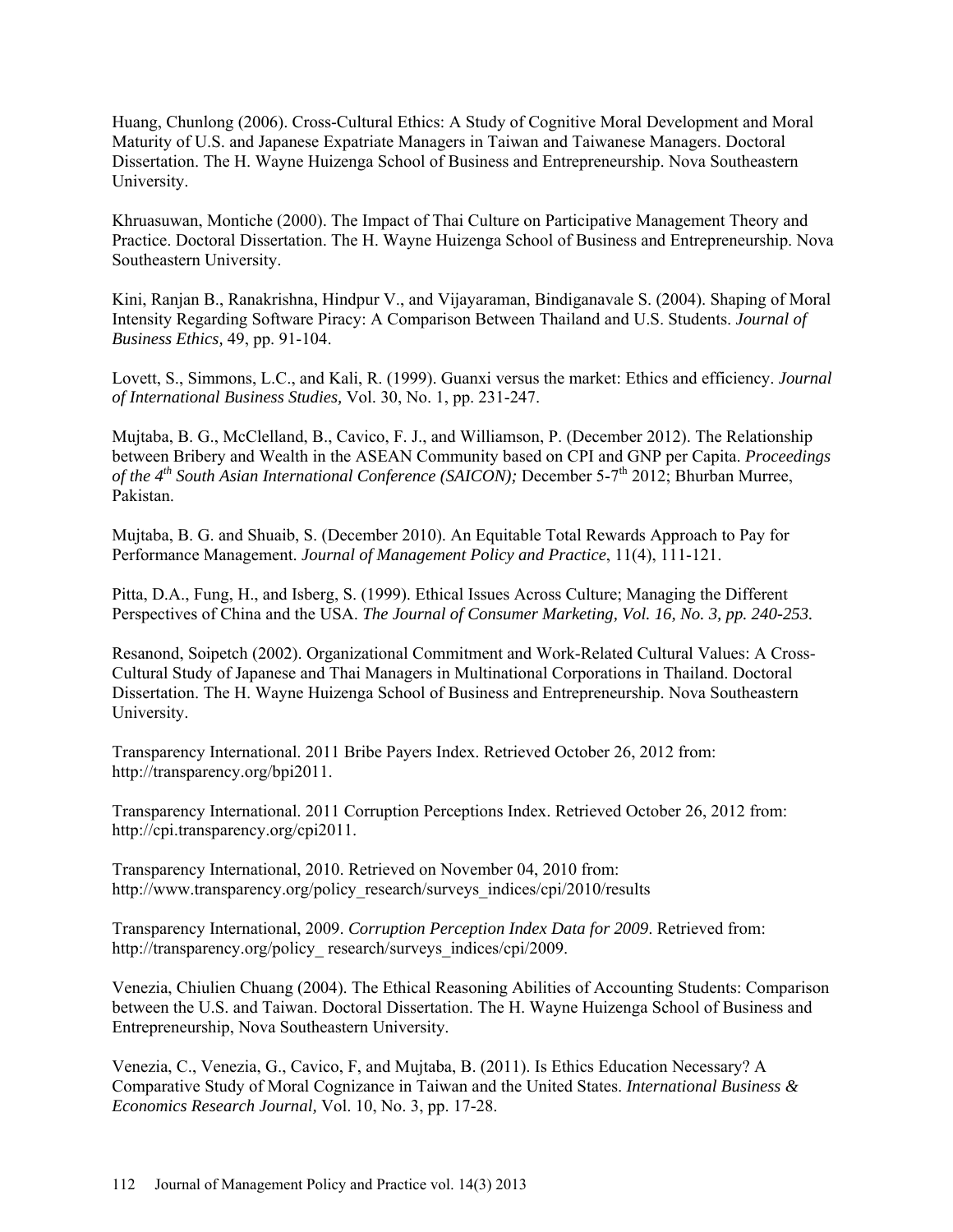Xin, K., and Pierce, J. (1996). Guanxi: Connections As Substitutes for Formal Institutional Support. *Academy of Management, Vol. 39. No. 6,* pp. 1641-1658.

## **APPENDIX A**

## **Model Summary**

| Model |      | R Square | Adjusted R<br>Square | Std. Error of<br>the Estimate |
|-------|------|----------|----------------------|-------------------------------|
|       | 950ª | 903      | 891                  | 73646                         |

a. Predictors: (Constant), GNP

#### **ANOVA**<sup>a</sup>

| Model |            | Sum of<br>Squares | df | Mean Square |        | Sig.              |
|-------|------------|-------------------|----|-------------|--------|-------------------|
|       | Regression | 40.565            |    | 40.565      | 74.792 | .000 <sup>b</sup> |
|       | Residual   | 4.339             | 8  | .542        |        |                   |
|       | Total      | 44.904            | 9  |             |        |                   |

a. Dependent Variable: CPI

b. Predictors: (Constant), GNP

#### Coefficients<sup>a</sup>

|       |            | Unstandardized Coefficients |            | Standardized<br>Coefficients |       |      |
|-------|------------|-----------------------------|------------|------------------------------|-------|------|
| Model |            |                             | Std. Error | Beta                         |       | Sig. |
|       | (Constant) | 2.285                       | .281       |                              | 8.138 | .000 |
|       | GNP        | .000                        | .000       | .950                         | 8.648 | .000 |

a. Dependent Variable: CPI

## **APPENDIX B**

#### **Model Summary**

| Model |      | R Square | Adjusted R<br>Square | Std. Error of<br>the Estimate |
|-------|------|----------|----------------------|-------------------------------|
|       | 887ª | 786      | .783                 | 10692.96345                   |

a. Predictors: (Constant), CPI

#### **ANOVA**<sup>a</sup>

| Model |            | Sum of<br>Squares | df | Mean Square |         | Sig.  |
|-------|------------|-------------------|----|-------------|---------|-------|
|       | Regression | 26913258513       |    | 26913258513 | 235.380 | .000° |
|       | Residual   | 7317725904        | 64 | 114339467.2 |         |       |
|       | Total      | 34230984417       | 65 |             |         |       |

a. Dependent Variable: GNP

b. Predictors: (Constant), CPI

#### Coefficients<sup>a</sup>

|       |            | Unstandardized Coefficients |            | Standardized<br>Coefficients |          |      |
|-------|------------|-----------------------------|------------|------------------------------|----------|------|
| Model |            |                             | Std. Error | Beta                         |          | Siq. |
|       | (Constant) | -14323.182                  | 2581.035   |                              | $-5.549$ | .000 |
|       | CPI        | 7717.600                    | 503.034    | .887                         | 15.342   | .000 |

a. Dependent Variable: GNP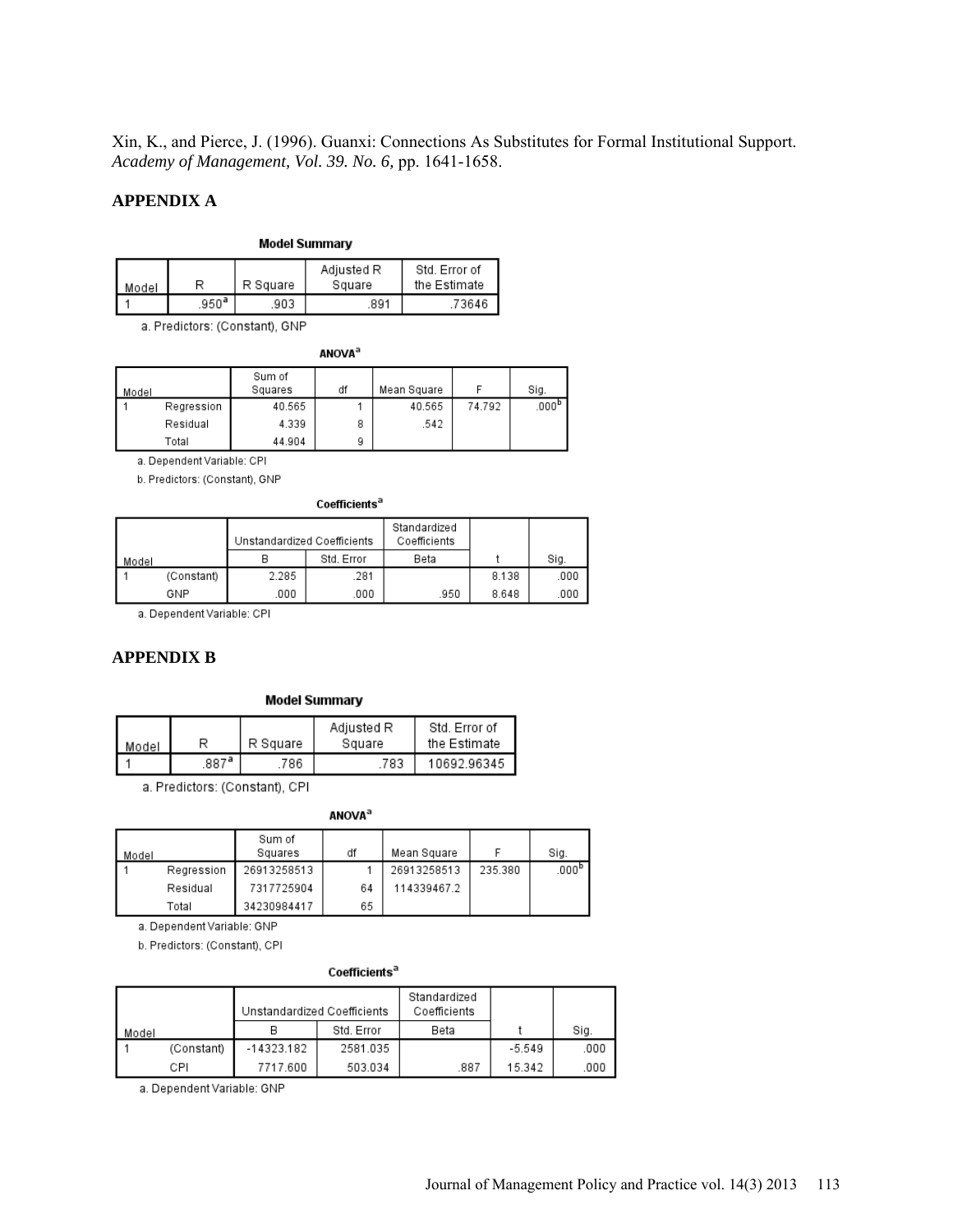## **APPENDIX C**

### **Model Summary**

| Model |      | R Square | Adiusted R<br>Square | Std. Error of<br>the Estimate |
|-------|------|----------|----------------------|-------------------------------|
|       | 887ª | 786      | .783                 | ∎ 22854                       |

a. Predictors: (Constant), GNP

**ANOVA**<sup>a</sup>

| Model |            | Sum of<br>Squares | df | Mean Square |         | Sig.                |
|-------|------------|-------------------|----|-------------|---------|---------------------|
|       | Regression | 355.262           |    | 355.262     | 235.380 | $.000^{\mathrm{p}}$ |
|       | Residual   | 96.596            | 64 | 1.509       |         |                     |
|       | Total      | 451.858           | 65 |             |         |                     |

a. Dependent Variable: CPI

b. Predictors: (Constant), GNP

### Coefficients<sup>a</sup>

|       |            | Unstandardized Coefficients |            | Standardized<br>Coefficients |        |      |
|-------|------------|-----------------------------|------------|------------------------------|--------|------|
| Model |            |                             | Std. Error | Beta                         |        | Sig. |
|       | (Constant) | 2.403                       | .200       |                              | 12.006 | .000 |
|       | GNP        | .000                        | .000       | .887                         | 15.342 | 000  |

a. Dependent Variable: CPI